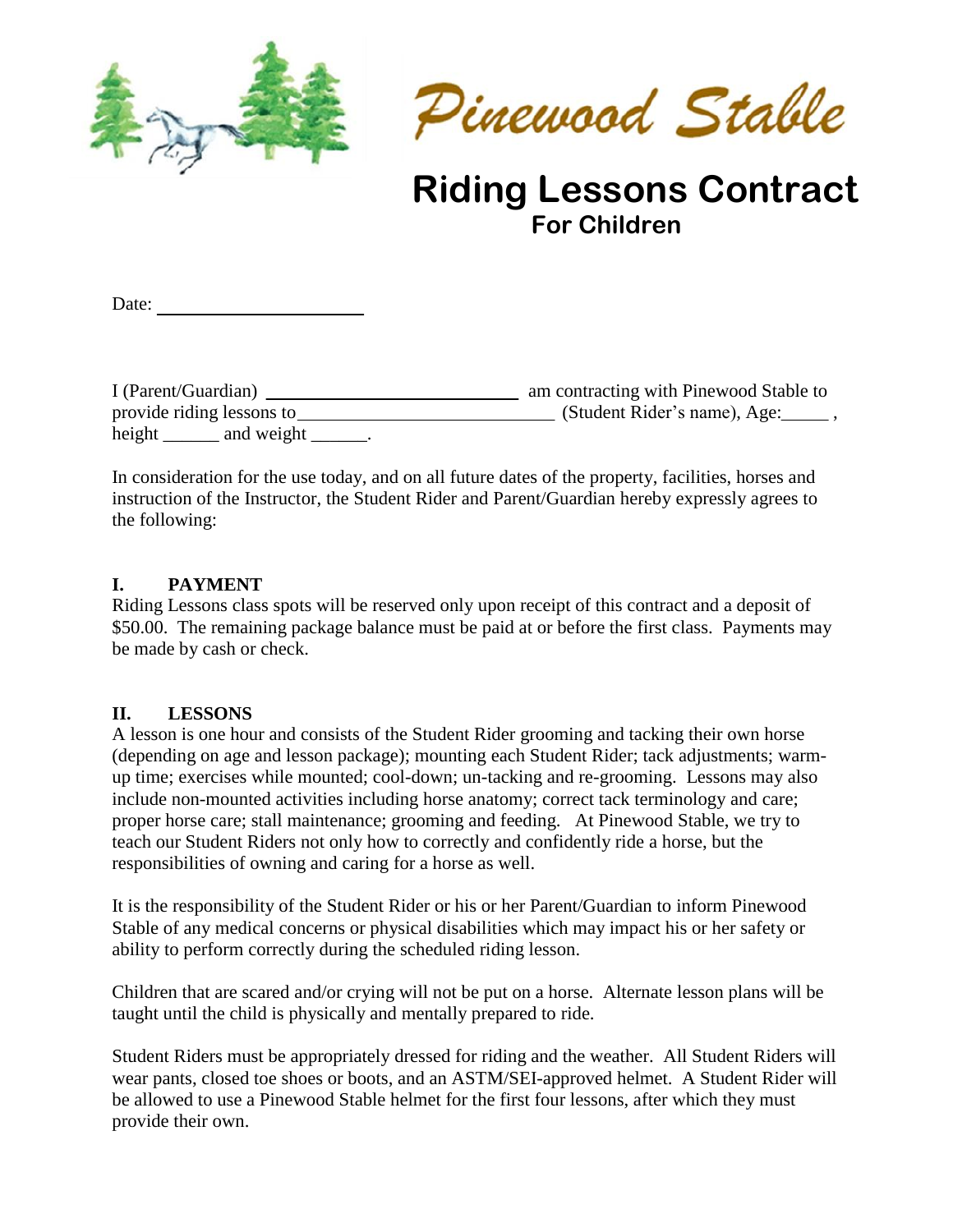### **III. LESSON PACKAGES**

Pinewood Stable offers many different lesson packages to suit every rider's level of skill, ability and areas of interest. Please note that there is a rider weight limit of 250 lbs and this rule is strictly enforced.

### **If you wish to continue with lessons, please let the office (not your instructor) know by your third lesson, otherwise your lesson spot will be given to another student!**

| <b>Learning to Ride – Private lessons</b>                 |                            |
|-----------------------------------------------------------|----------------------------|
| Single lesson                                             | \$50.00 per single lesson  |
| 4 lesson discount package                                 | \$180.00 per student rider |
| <b>Family Group Lessons-4 week lesson program</b>         | \$160.00 per student rider |
| Minimum of 3 students and max of 6 students.              |                            |
| Each student must fill out a separate registration        |                            |
| <b>Western Games Lessons</b>                              |                            |
| (Min age of 12 and must have passed basic riding lessons) |                            |
| Single lesson                                             | \$55.00 per single lesson  |
| 4 lesson discount package                                 | \$200.00 per student rider |
|                                                           |                            |

**\_\_\_\_ My Little Pony \_\_\_1 lesson \$40.00; or \_\_\_ 4 week lesson discount** \$150.00 Introduction to ponies. This is perfect for smaller children who have never been up close to a pony before. The first lessons are non-mounted and if the child is comfortable, it can become lead-line. Students will see, touch, pet and groom small ponies. Children ages 5 to 9.

### **Therapeutic Riding Instruction** Contact Administration

### **Private Lesson Make-up**

Private Lessons are pre-scheduled and Student Riders are required be punctual. If a Student Rider is late to the lesson, the lesson will not be extended. If the Student Rider is more than 20 minutes late, the lesson horse will be returned to its pasture, the lesson will be cancelled as unexcused and no make-up lesson will be given. If the lesson starts late due to the fault of the Riding Instructor, or Pinewood Stable, the lesson will be extended, if possible. In the alternative, the Student Rider will receive credit for the same length of time toward another lesson.

Absences will be excused only if notice is given to Pinewood Stable at least 24 hours in advance. Approved make-up lessons will be scheduled during the week of the missed lesson. Unexcused absences will not be made up and payment for the missed lesson will not be refunded.

### **Group Lesson Make-up**

Group Lessons involve many people and tardiness affects everyone. Student Riders are required to be punctual. If a Student Rider is late to the lesson, the lesson will not be extended. If the Student Rider is more than 20 minutes late, the lesson horse will be returned to its pasture, the lesson will be cancelled. If the lesson starts late due to the fault of the Riding Instructor, or Pinewood Stable, the lesson will be extended, if possible. In the alternative, the Student Rider will receive credit for the same length of time toward another lesson.

Absences will not be excused or rescheduled for make-up.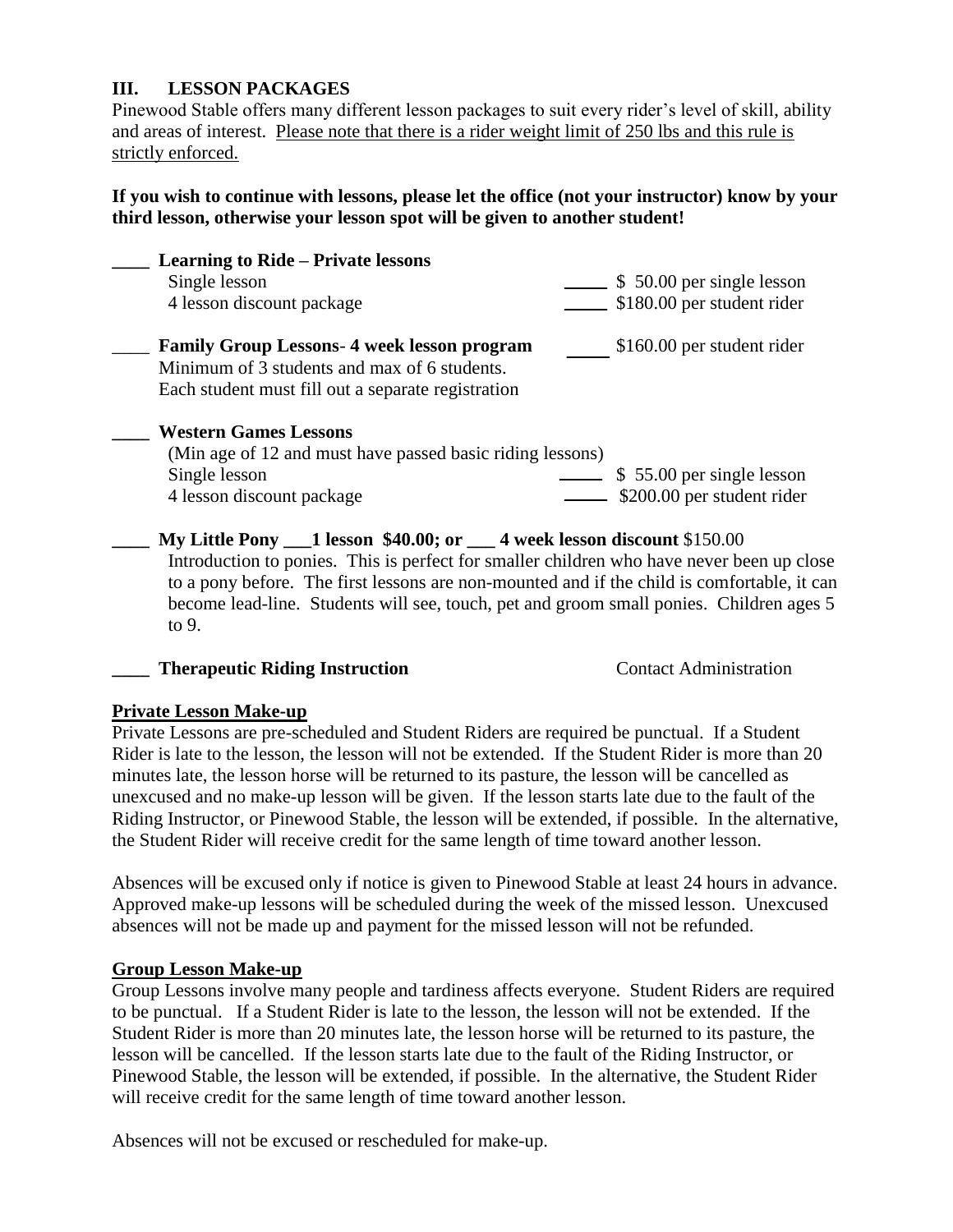### **IV. CONDUCT POLICY FOR STUDENT RIDERS AND THEIR PARENTS, GUARDIANS AND GUESTS DURING LESSONS.**

# **Disciplinary Policy.**

Pinewood Stable reserves the right to discipline a Student Rider, a Parent/Guardian or guest, according to its stated procedure outlined below. If disciplinary actions are required, the lesson payments will not be refunded.

# **Conduct**.

The following conduct will not be tolerated.

- Arguing with or disobeying the Riding Instructor;
- Disrespect to the Riding Instructor;
- Abuse or mistreatment of a horse or other Pinewood Stable animal;
- Disruption or interference with another Student Rider's lesson;
- Unsafe conduct that puts the Student Rider or another person's safety in danger;
- Disrespectful behavior toward others, including inappropriate actions or language.
- Intentional violation of Pinewood Stable's General Rules. (see General Rules below)

# **Warning Policy.**

Pinewood Stable and its Riding Instructors will give Student Riders two warnings only. Following the first offense, the Student Rider will be dismounted from the horse and issued a warning. Following a second offense, the Student Rider will be dismounted, dismissed from the lesson and issued a warning. A third offense will result in suspension of further lessons.

Parents, guardians and guests of the Student Rider are subject to the same warning policy. If a parent or guardian is requested to leave Pinewood Stable property, the riding lesson will be immediately terminated.

# **V. GENERAL RULES**

- 1. Only the Student Rider and his/her Riding Instructor are allowed to be in the outside arenas, lesson areas or round pen during the lesson. Parents, guardians and/or guests are invited to watch the lesson from the lawn outside the lesson areas, or seated inside the indoor arena.
- 2. Coaching or instruction from anyone other than the Riding Instructor will not be allowed. A Student Rider can only take direction from one person at a time. Please let us do our job.
- 3. No loud noises during the lesson. This includes loud talking, laughing, calling to the Student Rider, slamming car doors, horns, fast driving, etc. Horses do startle from unexpected noises and we want to keep our Student Riders and Riding Instructors safe.
- 4. Do not use umbrellas, flash cameras or noisy electronics while horses are present.
- 5. Do not bring pets to Pinewood Stable during a lesson. Horses are instinctively prey animals and many are wary of strange dogs regardless of the dog's size. You will be asked to bring the pet home.
- 6. Keep young children quiet. No games involving fast movements, loud noises or balls.
- 7. Do not climb or stand on gates, panels, fences or other facility property.
- 8. Park in designated parking areas only. Do not park on the grass.
- 9. Do not enter any pastures, the barn or tack room without a Pinewood Stable representative with you.
- 10. Smoking anywhere on Pinewood Stable property is prohibited.
- 11. Do not bring alcoholic beverages onto Pinewood Stable property.
- 12. Respect other people's property. Please don't touch Pinewood Stable boarders' horses and tack .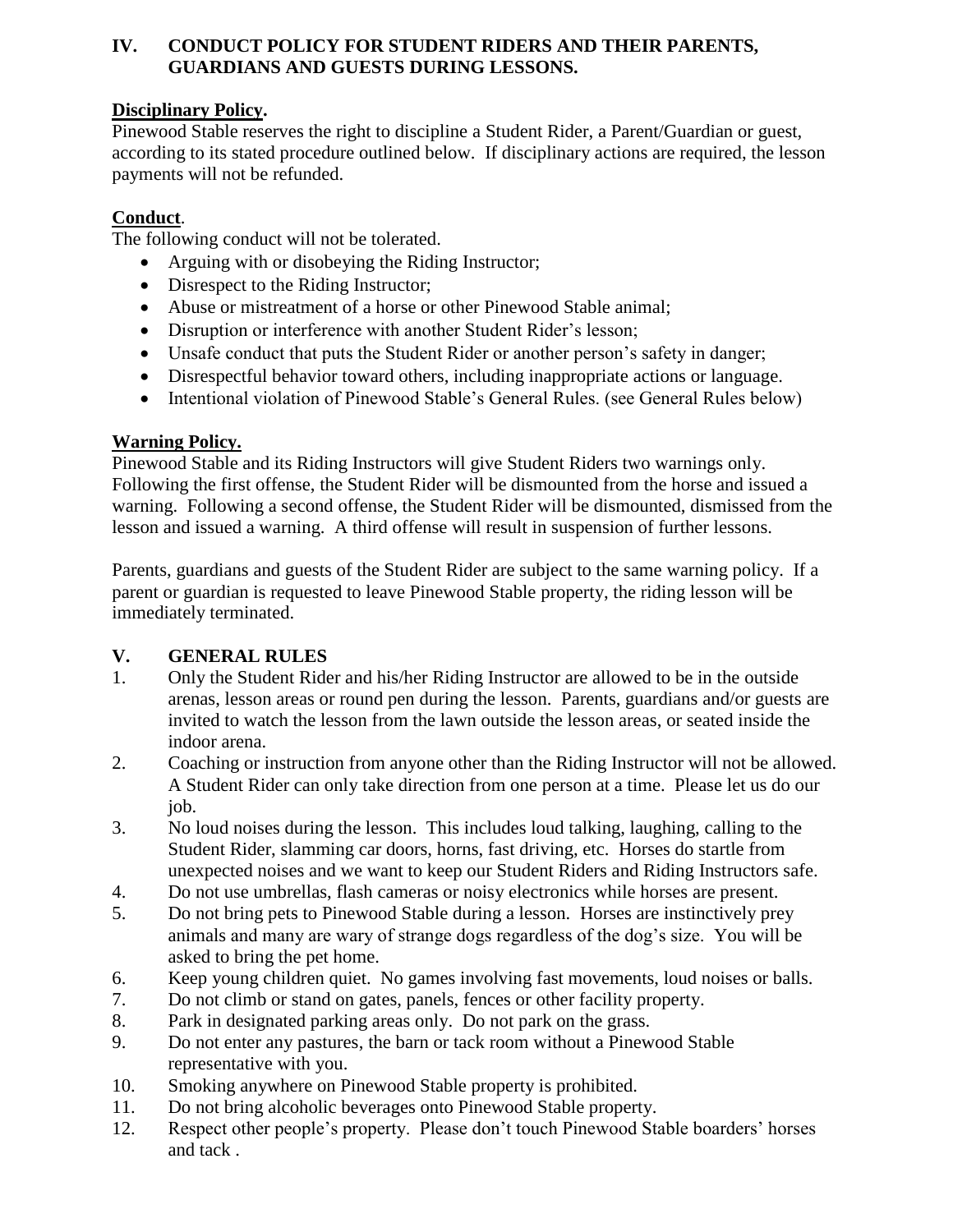#### **RELEASE AND WAIVER OF LIABILITY, ASSUMPTION OF RISK AND INDEMNITY AGREEMENT**

| ASSUMPTION OF RISK AND INDEMNITY AGREEMENT                                                                                                                                                                                                                                                                                                                                                                                        |                                                                                                                                                                                                                                                                                                                                                                                                                                                                                                                                                                            |  |  |  |  |  |
|-----------------------------------------------------------------------------------------------------------------------------------------------------------------------------------------------------------------------------------------------------------------------------------------------------------------------------------------------------------------------------------------------------------------------------------|----------------------------------------------------------------------------------------------------------------------------------------------------------------------------------------------------------------------------------------------------------------------------------------------------------------------------------------------------------------------------------------------------------------------------------------------------------------------------------------------------------------------------------------------------------------------------|--|--|--|--|--|
| READ THIS AGREEMENT CAREFULLY BEFORE SIGNING IT. YOUR SIGNATURE INDICATES YOU<br>UNDERSTAND IT AND AGREE TO ITS TERMS. BY SIGNING THIS AGREEMENT, YOU AND YOUR CHILD ARE<br>GIVING UP CERTAIN LEGAL RIGHTS, INCLUDING THE RIGHT TO SUE OR RECOVER DAMAGES IN CASE OF<br>INJURY, DEATH OR PROPERTY DAMAGES, FOR ANY REASON, INCLUDING BUT NOT LIMITED TO ACTS OF<br>THE STABLE, ITS OWNER, EMPLOYEES AND AGENTS (THE "RELEASEES"). |                                                                                                                                                                                                                                                                                                                                                                                                                                                                                                                                                                            |  |  |  |  |  |
|                                                                                                                                                                                                                                                                                                                                                                                                                                   |                                                                                                                                                                                                                                                                                                                                                                                                                                                                                                                                                                            |  |  |  |  |  |
|                                                                                                                                                                                                                                                                                                                                                                                                                                   | I, [Print First and Last Name] represent myself and my minor child [Print Child's Name]                                                                                                                                                                                                                                                                                                                                                                                                                                                                                    |  |  |  |  |  |
|                                                                                                                                                                                                                                                                                                                                                                                                                                   |                                                                                                                                                                                                                                                                                                                                                                                                                                                                                                                                                                            |  |  |  |  |  |
|                                                                                                                                                                                                                                                                                                                                                                                                                                   |                                                                                                                                                                                                                                                                                                                                                                                                                                                                                                                                                                            |  |  |  |  |  |
|                                                                                                                                                                                                                                                                                                                                                                                                                                   | In consideration for allowing me (or my minor child) to handle and ride a horse and on behalf of myself, my child or our personal<br>representatives, heirs, next-of-kin, spouses and assigns, I HEREBY:                                                                                                                                                                                                                                                                                                                                                                   |  |  |  |  |  |
| 1. Acknowledge that a horse may, without warning or any apparent cause, buck, stumble, fall, rear, bite, kick, run, make<br>unpredictable movements, spook, jump obstacles, step on a person's feet, push or shove a person, and saddles or bridles may<br>loosen or break - all of which may cause the rider to fall or be jolted, resulting in serious injury or death.                                                         |                                                                                                                                                                                                                                                                                                                                                                                                                                                                                                                                                                            |  |  |  |  |  |
| 2. Acknowledge that horseback riding is an inherently dangerous activity and involves risks that may cause serious injury and<br>in some cases death, because of the unpredictable nature and irrational behavior of horses, regardless of their training and past<br>performance.                                                                                                                                                |                                                                                                                                                                                                                                                                                                                                                                                                                                                                                                                                                                            |  |  |  |  |  |
| 3. Voluntarily assume the risk and danger of injury or death inherent in the use of the horse, equipment and gear provided to<br>me by Pinewood Stable.                                                                                                                                                                                                                                                                           |                                                                                                                                                                                                                                                                                                                                                                                                                                                                                                                                                                            |  |  |  |  |  |
|                                                                                                                                                                                                                                                                                                                                                                                                                                   | 4. Release, discharge and agree not to sue Pinewood Stable and/or any of its owners, employees or agents (hereinafter, the<br>"Releasees"), for any loss, liability, damages, or cost whatsoever arising out of or related to any loss, damage, injury or death to<br>my person or property.                                                                                                                                                                                                                                                                               |  |  |  |  |  |
| 5. Release the Releasees from any claim that such Releasees are or may be negligent in connection with my riding ability or<br>experience, including but not limited to training or selection of horses, maintenance, care, fit or adjustment of saddles or bridle<br>instruction or riding skills or leading and supervising riders.                                                                                             |                                                                                                                                                                                                                                                                                                                                                                                                                                                                                                                                                                            |  |  |  |  |  |
| 6. Indemnify, and save and hold harmless Pinewood Stable, its riding instructors, its employees and agents from and against any<br>loss, liability, damage or cost they may incur arising out of or in any way connected with either my use or my minor child's use<br>of the horse and any equipment provided or any acts or omissions of its riding instructors or other employees or agents.                                   |                                                                                                                                                                                                                                                                                                                                                                                                                                                                                                                                                                            |  |  |  |  |  |
|                                                                                                                                                                                                                                                                                                                                                                                                                                   | 7. The Undersigned expressly agrees that the foregoing release and waiver of liability, assumption of risk and indemnity<br>agreement is governed by the State of Minnesota and is intended to be as broad and inclusive as is permitted by Minnesota<br>law, and that in the event ay portion of this agreement is determined to be invalid, illegal, or unenforceable, the validity, legality<br>and enforceability of the balance of the agreement shall not be affected or impaired in any way and shall continue in full legal<br>force and effect.                   |  |  |  |  |  |
|                                                                                                                                                                                                                                                                                                                                                                                                                                   | 8. Acknowledge that this document is a contract and agree that if a lawsuit is filed against Pinewood Stable or it owners, agents,<br>riding instructors or employees for any injury or damage in breach of this contract, the Undersigned will pay all attorney's fees<br>and costs incurred by Pinewood Stable in defending such an action.                                                                                                                                                                                                                              |  |  |  |  |  |
|                                                                                                                                                                                                                                                                                                                                                                                                                                   | 9. State that I am not physically incompetent to participate in horse riding activities. I am not pregnant, or have a history of<br>epileptic seizures, heart condition or any other medical condition that could be affected by horseback riding.                                                                                                                                                                                                                                                                                                                         |  |  |  |  |  |
|                                                                                                                                                                                                                                                                                                                                                                                                                                   | I have read this entire Release of Liability Document. I understand it is a promise not to sue and to release Pinewood Stable, it's<br>owners, riding instructors, employees and agents for all claims. I have made a free and deliberate choice to sign this Release and<br>Waiver as a condition to Pinewood Stable allowing me or my child to ride or handle a horse. I have concluded that the risks<br>involved and the release and waiver of liability is worth the opportunity to take horse riding lessons and the pleasure of the<br>horseback riding experience. |  |  |  |  |  |

\_\_\_\_\_\_\_\_\_\_\_\_\_\_\_\_\_\_\_\_\_\_\_\_\_\_ \_\_\_\_\_\_\_\_\_\_\_\_\_\_\_\_\_\_\_\_\_\_\_\_\_\_\_\_\_\_\_\_\_\_\_\_\_\_\_\_\_\_\_\_\_\_\_\_\_\_\_